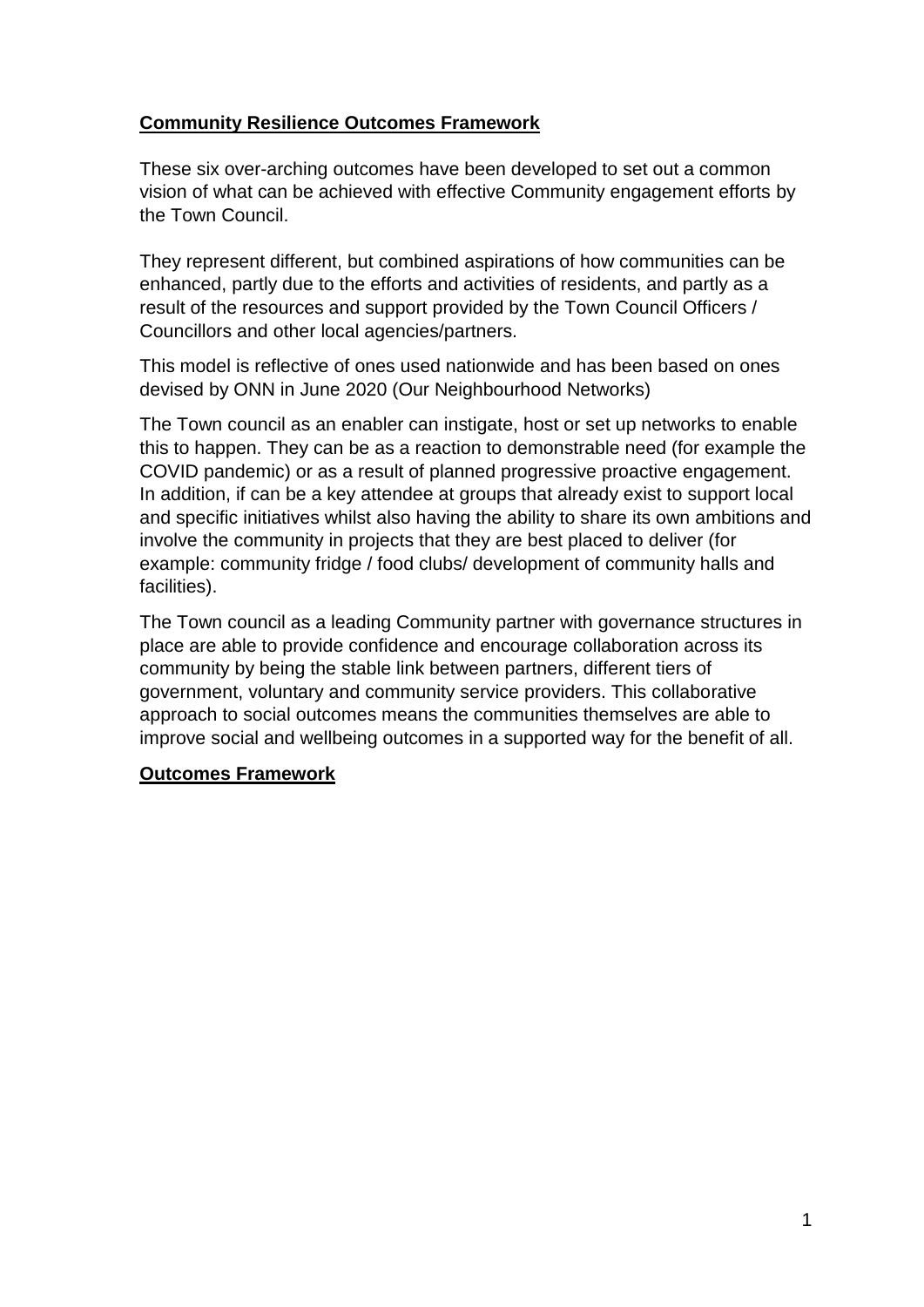| <b>Connectivity reflects the patterns</b><br>(density and extent) as well as the<br>quality of informal relationships,<br>contacts and formal links between<br>individuals, groups and organisations<br>within the neighbourhoods.<br>It is also about the networks of<br>connections that cross the social and<br>geographic boundaries between local<br>residents and agencies based outside<br>the area.                                                            | <b>Collaboration</b> refers to the willingness<br>and opportunities within the<br>communities to work together on joint<br>projects or in ways that provide<br>complementary services and activities.<br>It reflects improved co-operation and<br>better co-ordination, and a decrease in<br>unhelpful competition and unresolved<br>conflicts.                                                                                                                                                                                                                               |
|------------------------------------------------------------------------------------------------------------------------------------------------------------------------------------------------------------------------------------------------------------------------------------------------------------------------------------------------------------------------------------------------------------------------------------------------------------------------|-------------------------------------------------------------------------------------------------------------------------------------------------------------------------------------------------------------------------------------------------------------------------------------------------------------------------------------------------------------------------------------------------------------------------------------------------------------------------------------------------------------------------------------------------------------------------------|
| <b>Resilience</b> describes the ability or<br>resourcefulness of communities to<br>respond positively to change and<br>disruption. It is about recovery and<br>creativity, requiring flexibility and<br>persistence rather than rigidity. It shows<br>that communities are able to adapt and<br>evolve new ways of operating by<br>adjusting activities, modifying<br>expectations or changing course to set<br>alternative goals and strategies for<br>reaching them. | <b>Community capability is about the</b><br>combined knowledge, skills, energy<br>and shared resources that are<br>available within the neighbourhoods'<br>populations so that members of the<br>community can independently<br>establish and maintain projects,<br>activities and locally-run<br>organisations.<br>It includes the level of people's<br>willingness to volunteer to help run<br>and manage small-scale initiatives, as<br>well as those able to take on<br>leadership positions, such as<br>representing residents on wider<br>forums or steering campaigns. |
| <b>Collective efficacy is based on a</b><br>shared belief that the community or<br>group is able to influence decisions that<br>affect what happens in the area and to<br>make things happen through its own<br>efforts.<br>It is about the confidence and loyalty<br>that community members have in<br>themselves and each other, and in their<br>trust that local organisations will act in<br>the interests or on behalf on the whole<br>community.                 | <b>Community Cohesion refers to the</b><br>values of Equality, Diversity &<br>Inclusion. It is about taking positive<br>action to form and maintain a culture<br>which recognises differences<br>between people and ensuring equality<br>of opportunity whilst recognising<br>diverse needs. It is also about<br>understanding each other and moving<br>beyond simple tolerance to<br>embracing and celebrating the rich<br>dimensions of diversity contained<br>within each individual.                                                                                      |